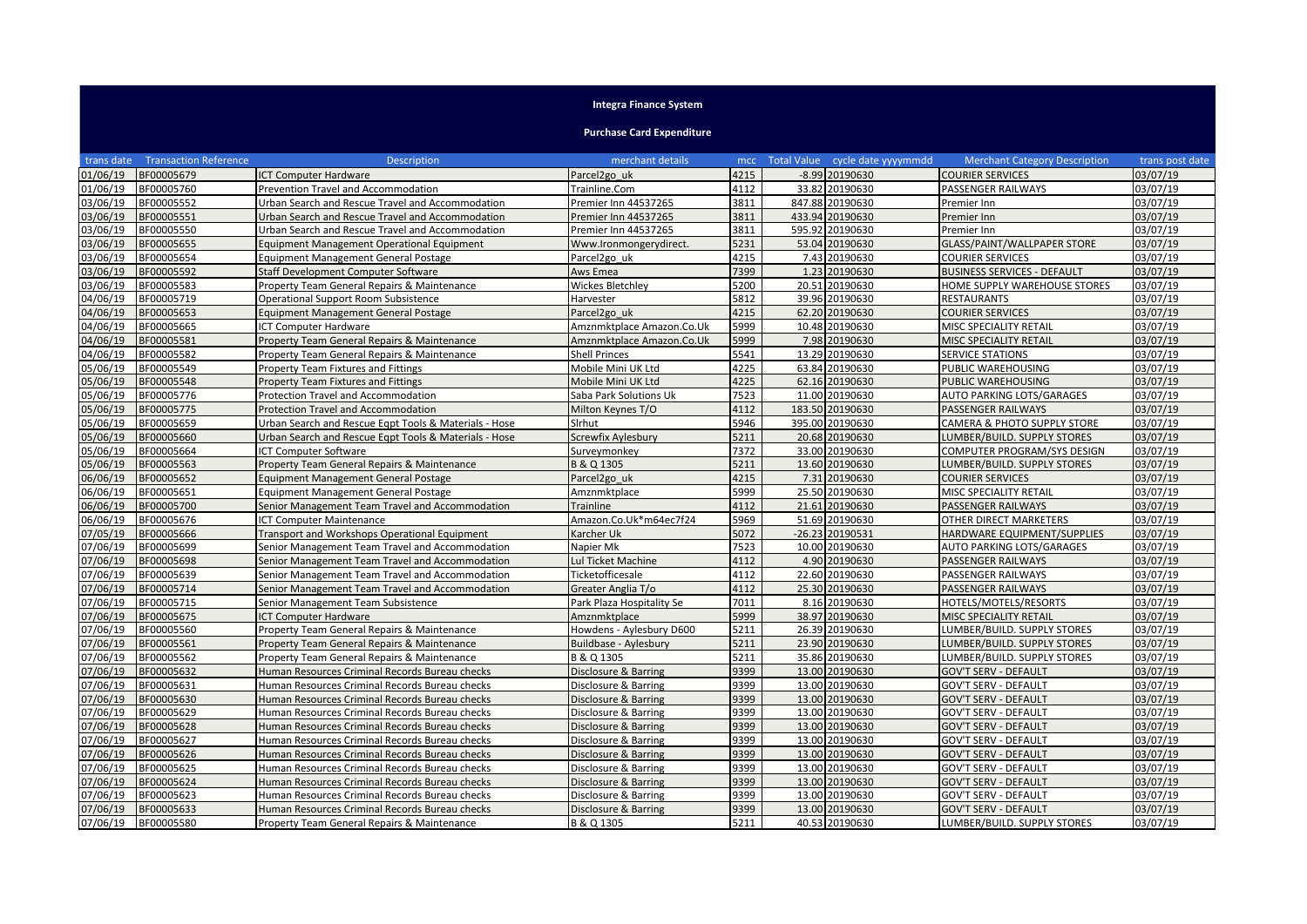| 07/06/19 | BF00005755 | Human Resources Criminal Records Bureau checks    | Disclosure & Barring         | 9399 | 13.00 20190630     | <b>GOV'T SERV - DEFAULT</b>    | 03/07/19             |
|----------|------------|---------------------------------------------------|------------------------------|------|--------------------|--------------------------------|----------------------|
| 07/06/19 | BF00005749 | Human Resources Criminal Records Bureau checks    | Disclosure & Barring         | 9399 | 13.00 20190630     | GOV'T SERV - DEFAULT           | 03/07/19             |
| 07/06/19 | BF00005750 | Human Resources Criminal Records Bureau checks    | Disclosure & Barring         | 9399 | 13.00 20190630     | <b>GOV'T SERV - DEFAULT</b>    | 03/07/19             |
| 07/06/19 | BF00005751 | Human Resources Criminal Records Bureau checks    | Disclosure & Barring         | 9399 | 13.00 20190630     | GOV'T SERV - DEFAULT           | 03/07/19             |
| 07/06/19 | BF00005747 | Human Resources Criminal Records Bureau checks    | Disclosure & Barring         | 9399 | 13.00 20190630     | <b>GOV'T SERV - DEFAULT</b>    | 03/07/19             |
| 07/06/19 | BF00005756 | Human Resources Criminal Records Bureau checks    | Disclosure & Barring         | 9399 | 13.00 20190630     | GOV'T SERV - DEFAULT           | 03/07/19             |
| 07/06/19 | BF00005748 | Human Resources Criminal Records Bureau checks    | Disclosure & Barring         | 9399 | 13.00 20190630     | <b>GOV'T SERV - DEFAULT</b>    | 03/07/19             |
| 07/06/19 | BF00005754 | Human Resources Criminal Records Bureau checks    | Disclosure & Barring         | 9399 | 13.00 20190630     | GOV'T SERV - DEFAULT           | 03/07/19             |
| 07/06/19 | BF00005753 | Human Resources Criminal Records Bureau checks    | Disclosure & Barring         | 9399 | 13.00 20190630     | <b>GOV'T SERV - DEFAULT</b>    | 03/07/19             |
| 07/06/19 | BF00005752 | Human Resources Criminal Records Bureau checks    | Disclosure & Barring         | 9399 | 13.00 20190630     | <b>GOV'T SERV - DEFAULT</b>    | 03/07/19             |
| 08/06/19 | BF00005780 | Senior Management Team Subsistence                | Tesco Stores 2038            | 5411 | 29.54 20190630     | GROCERY STORES                 | 03/07/19             |
| 09/06/19 | BF00005650 | <b>Equipment Management Operational Equipment</b> | Amznmktplace                 | 5999 | 28.48 20190630     | MISC SPECIALITY RETAIL         | 03/07/19             |
| 09/06/19 | BF00005702 | <b>Staff Development Course Catering Costs</b>    | Subway                       | 5812 | 59.79 20190630     | <b>RESTAURANTS</b>             | 03/07/19             |
| 09/06/19 | BF00005570 | Research and Development General Postage          | Amazon Prime*m63h57lg4 Am    | 5968 | 7.99 20190630      | CONTINUITY/SUBSCRIPTION MERCHT | 03/07/19             |
| 10/06/19 | BF00005661 | Transport and Workshops Spares for Lease Cars     | Mk Audi Aftersales           | 5511 | 131.16 20190630    | AUTOMOBILE DEALERS AND LEASING | 03/07/19             |
| 10/06/19 | BF00005649 | <b>Equipment Management General Postage</b>       | Parcel <sub>2gouk</sub>      | 4215 | 7.31 20190630      | COURIER SERVICES               | 03/07/19             |
| 10/06/19 | BF00005648 | Equipment Management Operational Equipment        | <b>Bcb International Ltd</b> | 5941 | 102.00 20190630    | SPORTING GOODS STORES          | 03/07/19             |
| 10/06/19 | BF00005765 | <b>ESMCP Travel and Accommodation</b>             | Premier Inn44530655          | 3811 | 374.00 20190630    | Premier Inn                    | 03/07/19             |
| 10/06/19 | BF00005545 | Health and Safety Courses And Conference Fees     | Phoenixhsc.Co.Uk             | 8220 | 237.60 20190630    | COLLEGES/UNIV/JC/PROFESSION    | 03/07/19             |
| 10/06/19 | BF00005590 | Staff Development Travel and Accommodation        | Aylesbury Vale T/O           | 4112 | 43.70 20190630     | PASSENGER RAILWAYS             | 03/07/19             |
| 10/06/19 | BF00005591 | Staff Development Travel and Accommodation        | Aylesbury Vale T/O           | 4112 | 43.70 20190630     | PASSENGER RAILWAYS             | 03/07/19             |
| 10/06/19 | BF00005559 | Property Team General Repairs & Maintenance       | Buildbase - Aylesbury        | 5211 | 18.07 20190630     | LUMBER/BUILD. SUPPLY STORES    | 03/07/19             |
| 10/06/19 | BF00005621 | Human Resources Criminal Records Bureau checks    | Disclosure & Barring         | 9399 | 13.00 20190630     | <b>GOV'T SERV - DEFAULT</b>    | 03/07/19             |
| 10/06/19 | BF00005622 | Human Resources Criminal Records Bureau checks    | Disclosure & Barring         | 9399 | 13.00 20190630     | <b>GOV'T SERV - DEFAULT</b>    | 03/07/19             |
| 10/06/19 | BF00005614 | Human Resources Criminal Records Bureau checks    | Disclosure & Barring         | 9399 | 13.00 20190630     | GOV'T SERV - DEFAULT           | 03/07/19             |
| 10/06/19 | BF00005615 |                                                   |                              | 9399 | 13.00 20190630     |                                |                      |
| 10/06/19 |            | Human Resources Criminal Records Bureau checks    | Disclosure & Barring         | 9399 | 13.00 20190630     | GOV'T SERV - DEFAULT           | 03/07/19<br>03/07/19 |
|          | BF00005616 | Human Resources Criminal Records Bureau checks    | Disclosure & Barring         | 9399 | 13.00 20190630     | <b>GOV'T SERV - DEFAULT</b>    |                      |
| 10/06/19 | BF00005617 | Human Resources Criminal Records Bureau checks    | Disclosure & Barring         | 9399 |                    | GOV'T SERV - DEFAULT           | 03/07/19             |
| 10/06/19 | BF00005619 | Human Resources Criminal Records Bureau checks    | Disclosure & Barring         |      | 13.00 20190630     | <b>GOV'T SERV - DEFAULT</b>    | 03/07/19             |
| 10/06/19 | BF00005620 | Human Resources Criminal Records Bureau checks    | Disclosure & Barring         | 9399 | 13.00 20190630     | GOV'T SERV - DEFAULT           | 03/07/19             |
| 10/06/19 | BF00005618 | Human Resources Criminal Records Bureau checks    | Disclosure & Barring         | 9399 | 13.00 20190630     | <b>GOV'T SERV - DEFAULT</b>    | 03/07/19             |
| 11/06/19 | BF00005774 | Protection Courses And Conference Fees            | Old Warden Ltd -Sun Room     | 2741 | 477.00 20190630    | MISC PUBLISHING & PRINTING     | 03/07/19             |
| 11/06/19 | BF00005668 | Transport and Workshops Spares for Lease Cars     | Www.Sbstrailers.             | 5561 | 17.40 20190630     | TRAILER CAMPER DEALER          | 03/07/19             |
| 11/06/19 | BF00005764 | <b>ESMCP Travel and Accommodation</b>             | Aer Linguse2sgain            | 3043 | 23.98 20190630     | <b>AER LINGUS</b>              | 03/07/19             |
| 11/06/19 | BF00005701 | <b>Staff Development Course Catering Costs</b>    | Co-Op Group 070581           | 5411 | 9.50 20190630      | <b>GROCERY STORES</b>          | 03/07/19             |
| 11/06/19 | BF00005771 | <b>Property Team Licences</b>                     | Licence Plus Ltd             | 8999 | 175.50 20190630    | PROFESSIONAL SERVICES - DEF    | 03/07/19             |
| 11/06/19 | BF00005663 | <b>CT Computer Hardware</b>                       | Amznmktplace                 | 5999 | 10.98 20190630     | MISC SPECIALITY RETAIL         | 03/07/19             |
| 11/06/19 | BF00005558 | Property Team General Repairs & Maintenance       | Ch Morgon And Co.Ltd         | 8911 | 140.40 20190630    | ARCHITECTURAL/ENG/SURVEY       | 03/07/19             |
| 11/06/19 | BF00005612 | Human Resources Criminal Records Bureau checks    | Disclosure & Barring         | 9399 | 13.00 20190630     | GOV'T SERV - DEFAULT           | 03/07/19             |
| 11/06/19 | BF00005613 | Human Resources Criminal Records Bureau checks    | Disclosure & Barring         | 9399 | 13.00 20190630     | GOV'T SERV - DEFAULT           | 03/07/19             |
| 11/06/19 | BF00005611 | Human Resources Criminal Records Bureau checks    | Disclosure & Barring         | 9399 | 13.00 20190630     | GOV'T SERV - DEFAULT           | 03/07/19             |
| 11/06/19 | BF00005746 | Human Resources Travel and Accommodation          | Trainline.Com                | 4112 | 51.56 20190630     | PASSENGER RAILWAYS             | 03/07/19             |
| 11/06/19 | BF00005745 | Human Resources Employees Professional Subs       | Cipd Membership Renewa       | 8999 | 190.00 20190630    | PROFESSIONAL SERVICES - DEF    | 03/07/19             |
| 11/06/19 | BF00005744 | Human Resources Employees Professional Subs       | Cipd Integra                 | 8999 | 190.00<br>20190630 | PROFESSIONAL SERVICES - DEF    | 03/07/19             |
| 12/06/19 | BF00005720 | Property Team General Repairs & Maintenance       | Argos Ltd                    | 5310 | 39.98 20190630     | <b>DISCOUNT STORES</b>         | 03/07/19             |
| 12/06/19 | BF00005773 | Water Hydrants Hydrant Repair                     | Vernon Morris Ut Sol Ltd     | 5046 | 198.48 20190630    | COMMERCIAL EQUIPMENT - DEFAULT | 03/07/19             |
| 12/06/19 | BF00005646 | <b>Equipment Management General Postage</b>       | Parcel <sub>2gouk</sub>      | 4215 | 14.34 20190630     | <b>COURIER SERVICES</b>        | 03/07/19             |
| 12/06/19 | BF00005647 | <b>Equipment Management General Postage</b>       | Parcel <sub>2gouk</sub>      | 4215 | -7.31 20190630     | COURIER SERVICES               | 03/07/19             |
| 12/06/19 | BF00005763 | <b>ESMCP Subsistence</b>                          | Premier Inn44530655          | 3811 | 31.23 20190630     | Premier Inn                    | 03/07/19             |
| 12/06/19 | BF00005782 | Human Resources Welfare                           | Chiltern Florists            | 5992 | 43.99 20190630     | <b>FLORISTS</b>                | 03/07/19             |
| 12/06/19 | BF00005759 | <b>Prevention Subsistence</b>                     | Reggina's Ristorante Ita     | 5812 | 47.70 20190630     | <b>RESTAURANTS</b>             | 03/07/19             |
| 13/06/19 | BF00005762 | <b>ESMCP Subsistence</b>                          | Yard Bird                    | 7011 | 36.95 20190630     | HOTELS/MOTELS/RESORTS          | 03/07/19             |
| 13/06/19 | BF00005594 | Senior Management Team Travel and Accommodation   | Milton Keynes T/O            | 4112 | 182.50 20190630    | PASSENGER RAILWAYS             | 03/07/19             |
| 13/06/19 | BF00005697 | Senior Management Team Travel and Accommodation   | Trainline                    | 4112 | 34.93 20190630     | PASSENGER RAILWAYS             | 03/07/19             |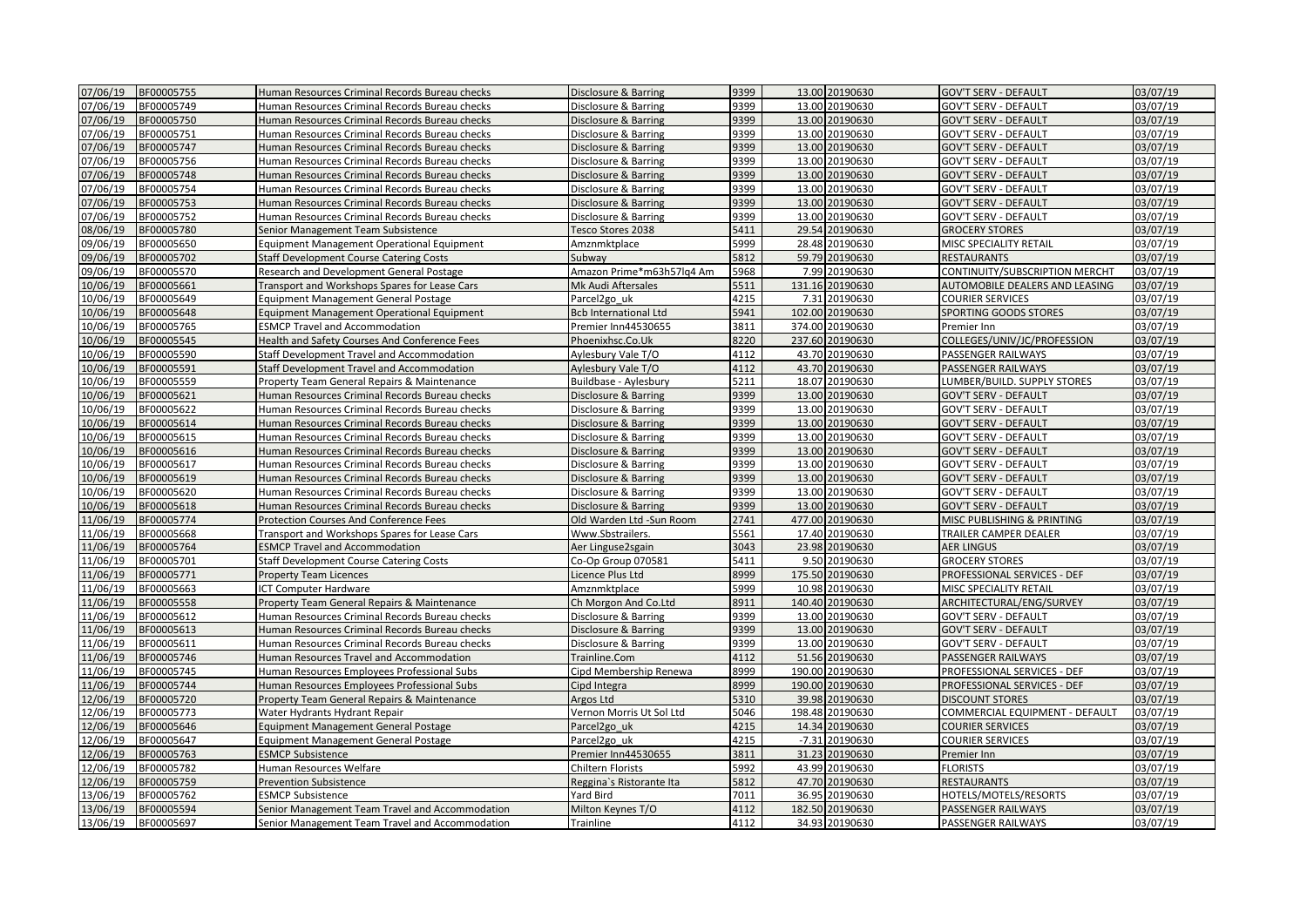| 13/06/19<br>BF00005713               | Senior Management Team Travel and Accommodation                      | Greater Anglia T/o                               | 4112 | 25.30 20190630  | <b>PASSENGER RAILWAYS</b>                        | 03/07/19 |
|--------------------------------------|----------------------------------------------------------------------|--------------------------------------------------|------|-----------------|--------------------------------------------------|----------|
| 13/06/19<br>BF00005688               | Senior Management Team Travel and Accommodation                      | Www.Southwesttrains.Co                           | 4112 | 16.50 20190630  | PASSENGER RAILWAYS                               | 03/07/19 |
| 13/06/19<br>BF00005579               | Property Team General Repairs & Maintenance                          | <b>Briants Of Risborough Lt</b>                  | 5712 | 41.48 20190630  | <b>FURNITURE/EQUIP STORES</b>                    | 03/07/19 |
| 13/06/19<br>BF00005577               | Property Team General Repairs & Maintenance                          | B & Q 1345                                       | 5211 | 25.26 20190630  | LUMBER/BUILD. SUPPLY STORES                      | 03/07/19 |
| 14/06/19<br>BF00005589               | Staff Development Travel and Accommodation                           | Trainline.Com                                    | 4112 | 79.94 20190630  | <b>PASSENGER RAILWAYS</b>                        | 03/07/19 |
| 14/06/19<br>BF00005770               | High Wycombe Fire Station General Repairs & Maintenance              | Www.Firstfence.Co.Uk                             | 7399 | 251.02 20190630 | <b>BUSINESS SERVICES - DEFAULT</b>               | 03/07/19 |
| 14/06/19<br>BF00005709               | Finance Travel and Accommodation                                     | Virgin Trains                                    | 4112 | 41.20 20190630  | <b>PASSENGER RAILWAYS</b>                        | 03/07/19 |
| 14/06/19<br>BF00005687               | Senior Management Team Travel and Accommodation                      | Aylesbury Sstp                                   | 4112 | 41.20 20190630  | PASSENGER RAILWAYS                               | 03/07/19 |
| 14/06/19<br>BF00005686               | Senior Management Team Course Catering Costs                         | London Fire Brigade                              | 5814 | 5.33 20190630   | <b>FAST FOOD RESTAURANTS</b>                     | 03/07/19 |
| 14/06/19<br>BF00005605               | Human Resources Criminal Records Bureau checks                       | Disclosure & Barring                             | 9399 | 13.00 20190630  | <b>GOV'T SERV - DEFAULT</b>                      | 03/07/19 |
| 14/06/19<br>BF00005606               | Human Resources Criminal Records Bureau checks                       | Disclosure & Barring                             | 9399 | 13.00 20190630  | <b>GOV'T SERV - DEFAULT</b>                      | 03/07/19 |
| 14/06/19<br>BF00005603               | Human Resources Criminal Records Bureau checks                       | Disclosure & Barring                             | 9399 | 13.00 20190630  | GOV'T SERV - DEFAULT                             | 03/07/19 |
| 14/06/19<br>BF00005607               | Human Resources Criminal Records Bureau checks                       | Disclosure & Barring                             | 9399 | 13.00 20190630  | <b>GOV'T SERV - DEFAULT</b>                      | 03/07/19 |
| 14/06/19<br>BF00005601               | Human Resources Criminal Records Bureau checks                       | Disclosure & Barring                             | 9399 | 13.00 20190630  | <b>GOV'T SERV - DEFAULT</b>                      | 03/07/19 |
| 14/06/19<br>BF00005604               | Human Resources Criminal Records Bureau checks                       | Disclosure & Barring                             | 9399 | 13.00 20190630  | <b>GOV'T SERV - DEFAULT</b>                      | 03/07/19 |
| 14/06/19<br>BF00005609               | Human Resources Criminal Records Bureau checks                       | Disclosure & Barring                             | 9399 | 13.00 20190630  | <b>GOV'T SERV - DEFAULT</b>                      | 03/07/19 |
| 14/06/19<br>BF00005610               | Human Resources Criminal Records Bureau checks                       | Disclosure & Barring                             | 9399 | 13.00 20190630  | <b>GOV'T SERV - DEFAULT</b>                      | 03/07/19 |
| 14/06/19<br>BF00005602               | Human Resources Criminal Records Bureau checks                       | Disclosure & Barring                             | 9399 | 13.00 20190630  | <b>GOV'T SERV - DEFAULT</b>                      | 03/07/19 |
| 14/06/19<br>BF00005600               | Human Resources Criminal Records Bureau checks                       | Disclosure & Barring                             | 9399 | 13.00 20190630  | <b>GOV'T SERV - DEFAULT</b>                      | 03/07/19 |
| 14/06/19<br>BF00005608               | Human Resources Criminal Records Bureau checks                       | Disclosure & Barring                             | 9399 | 13.00 20190630  | <b>GOV'T SERV - DEFAULT</b>                      | 03/07/19 |
| 14/06/19<br>BF00005578               | Property Team General Repairs & Maintenance                          | Ct Wilson & Son Ltd                              | 5399 | 14.94 20190630  | MISC GEN MERCHANDISE - DEF                       | 03/07/19 |
| 14/06/19<br>BF00005758               | <b>Prevention Subsistence</b>                                        | Costa Express Uk                                 | 5499 | 2.99 20190630   | MISC FOOD STORES - DEFAULT                       | 03/07/19 |
| 16/06/19<br>BF00005645               | <b>Equipment Management Uniforms</b>                                 | Amznmktplace                                     | 5999 | 25.32 20190630  | MISC SPECIALITY RETAIL                           | 03/07/19 |
| 16/06/19                             |                                                                      |                                                  | 5969 | 16.61 20190630  |                                                  | 03/07/19 |
| BF00005707<br>16/06/19<br>BF00005708 | Finance General Office Equipment<br>Finance General Office Equipment | Amazon.Co.Uk*m68p98e44<br>Amazon.Co.Uk*m66lw8et4 | 5969 | 3.61 20190630   | OTHER DIRECT MARKETERS<br>OTHER DIRECT MARKETERS | 03/07/19 |
| 17/06/19<br>BF00005556               |                                                                      |                                                  | 5969 | 37.45 20190630  | OTHER DIRECT MARKETERS                           | 03/07/19 |
| 17/06/19                             | <b>Staff Development Printing and Stationery</b>                     | Amazon.Co.Uk*m68w57024                           | 2741 | 120.80 20190630 |                                                  | 03/07/19 |
| BF00005772                           | Protection Courses And Conference Fees                               | Old Warden Ltd -Sun Room                         | 5999 | 8.99 20190630   | MISC PUBLISHING & PRINTING                       |          |
| 17/06/19<br>BF00005644               | <b>Equipment Management Uniforms</b>                                 | Amznmktplace                                     |      |                 | MISC SPECIALITY RETAIL                           | 03/07/19 |
| 17/06/19<br>BF00005769               | <b>Property Team Licences</b>                                        | Tylicensing.Co.Uk                                | 7392 | 154.50 20190630 | MGMT/CONSULT/PUBLIC REL SER                      | 03/07/19 |
| 17/06/19<br>BF00005696               | Senior Management Team Travel and Accommodation                      | Napier Mk                                        | 7523 | 10.00 20190630  | AUTO PARKING LOTS/GARAGES                        | 03/07/19 |
| 17/06/19<br>BF00005706               | Finance General Office Equipment                                     | Amznmktplace Amazon.Co.Uk                        | 5999 | 6.63 20190630   | MISC SPECIALITY RETAIL                           | 03/07/19 |
| 17/06/19<br>BF00005674               | ICT Courses And Conference Fees                                      | Aylesbury Station T/o                            | 4112 | 43.70 20190630  | PASSENGER RAILWAYS                               | 03/07/19 |
| 17/06/19<br>BF00005685               | Senior Management Team Travel and Accommodation                      | Aylesbury Sstp                                   | 4112 | 8.00 20190630   | <b>PASSENGER RAILWAYS</b>                        | 03/07/19 |
| 17/06/19<br>BF00005684               | Senior Management Team Travel and Accommodation                      | Aylesbury Station T/o                            | 4112 | 41.20 20190630  | PASSENGER RAILWAYS                               | 03/07/19 |
| 17/06/19<br>BF00005637               | Property Team General Repairs & Maintenance                          | Www.Watco.Co.Uk                                  | 5713 | 205.92 20190630 | <b>FLOOR COVERING STORES</b>                     | 03/07/19 |
| 17/06/19<br>BF00005743               | Human Resources Travel and Accommodation                             | Leighton Buzz T/O                                | 4112 | 39.20 20190630  | <b>PASSENGER RAILWAYS</b>                        | 03/07/19 |
| 18/06/19<br>BF00005547               | Property Team Fixtures and Fittings                                  | Mobile Mini UK Ltd                               | 4225 | 62.16 20190630  | PUBLIC WAREHOUSING                               | 03/07/19 |
| 18/06/19<br>BF00005722               | Staff Development Travel and Accommodation                           | Premier Inn44014635                              | 3811 | 388.46 20190630 | Premier Inn                                      | 03/07/19 |
| 18/06/19<br>BF00005658               | Urban Search and Rescue Dog Handling Costs                           | Sp * Tug-E-Nuff                                  | 5995 | 88.74 20190630  | PET STORES/FOOD & SUPPLY                         | 03/07/19 |
| 18/06/19<br>BF00005662               | Service Delivery Management Travel and Accommodation                 | Bletchley Stn T/O                                | 4112 | 46.70 20190630  | <b>PASSENGER RAILWAYS</b>                        | 03/07/19 |
| 18/06/19<br>BF00005767               | High Wycombe Fire Station Course Catering Costs                      | Giraffe 1779                                     | 5812 | 24.23 20190630  | <b>RESTAURANTS</b>                               | 03/07/19 |
| 18/06/19<br>BF00005768               | High Wycombe Fire Station Courses And Conference Fees                | Newcastle Park And Fly                           | 7523 | 4.50 20190630   | <b>AUTO PARKING LOTS/GARAGES</b>                 | 03/07/19 |
| 18/06/19<br>BF00005712               | Senior Management Team Travel and Accommodation                      | Greater Anglia T/o                               | 4112 | 25.30 20190630  | PASSENGER RAILWAYS                               | 03/07/19 |
| 18/06/19<br>BF00005635               | Senior Management Team Travel and Accommodation                      | Milton Keynes T/O                                | 4112 | 47.80 20190630  | <b>PASSENGER RAILWAYS</b>                        | 03/07/19 |
| 18/06/19<br>BF00005634               | Senior Management Team Travel and Accommodation                      | Saba Park Solutions Uk                           | 7523 | 11.00 20190630  | AUTO PARKING LOTS/GARAGES                        | 03/07/19 |
| 18/06/19<br>BF00005598               | Human Resources Criminal Records Bureau checks                       | Disclosure & Barring                             | 9399 | 13.00 20190630  | <b>GOV'T SERV - DEFAULT</b>                      | 03/07/19 |
| 18/06/19<br>BF00005742               | Human Resources Travel and Accommodation                             | eighton Buzz T/O                                 | 4112 | 39.20 20190630  | PASSENGER RAILWAYS                               | 03/07/19 |
| 19/06/19<br>BF00005781               | Broughton Fire Station Catering and Domestic Equip                   | Tesco Store 2885                                 | 5411 | 10.00 20190630  | <b>GROCERY STORES</b>                            | 03/07/19 |
| 19/06/19<br>BF00005555               | Staff Development Travel and Accommodation                           | Trainline.Com                                    | 4112 | 71.09 20190630  | PASSENGER RAILWAYS                               | 03/07/19 |
| 19/06/19<br>BF00005681               | Amersham Fire Station Travel and Accommodation                       | Apcoa - Hal - Ss T5                              | 7523 | 4.20 20190630   | <b>AUTO PARKING LOTS/GARAGES</b>                 | 03/07/19 |
| 19/06/19<br>BF00005667               | Transport and Workshops Operational Equipment                        | Www.Weldingsuperstore.                           | 5085 | 478.80 20190630 | INDUSTRIAL SUPPLIES - DEF                        | 03/07/19 |
| 19/06/19<br>BF00005657               | Urban Search and Rescue Dog Handling Costs                           | Premier Inn44521130                              | 3811 | 140.00 20190630 | Premier Inn                                      | 03/07/19 |
| 19/06/19<br>BF00005705               | Senior Management Team Travel and Accommodation                      | Virgin Trains                                    | 4112 | -31.20 20190630 | <b>PASSENGER RAILWAYS</b>                        | 03/07/19 |
| 19/06/19<br>BF00005638               | <b>Members Allowances Course Catering Costs</b>                      | Tesco Stores 2041                                | 5411 | 27.13 20190630  | <b>GROCERY STORES</b>                            | 03/07/19 |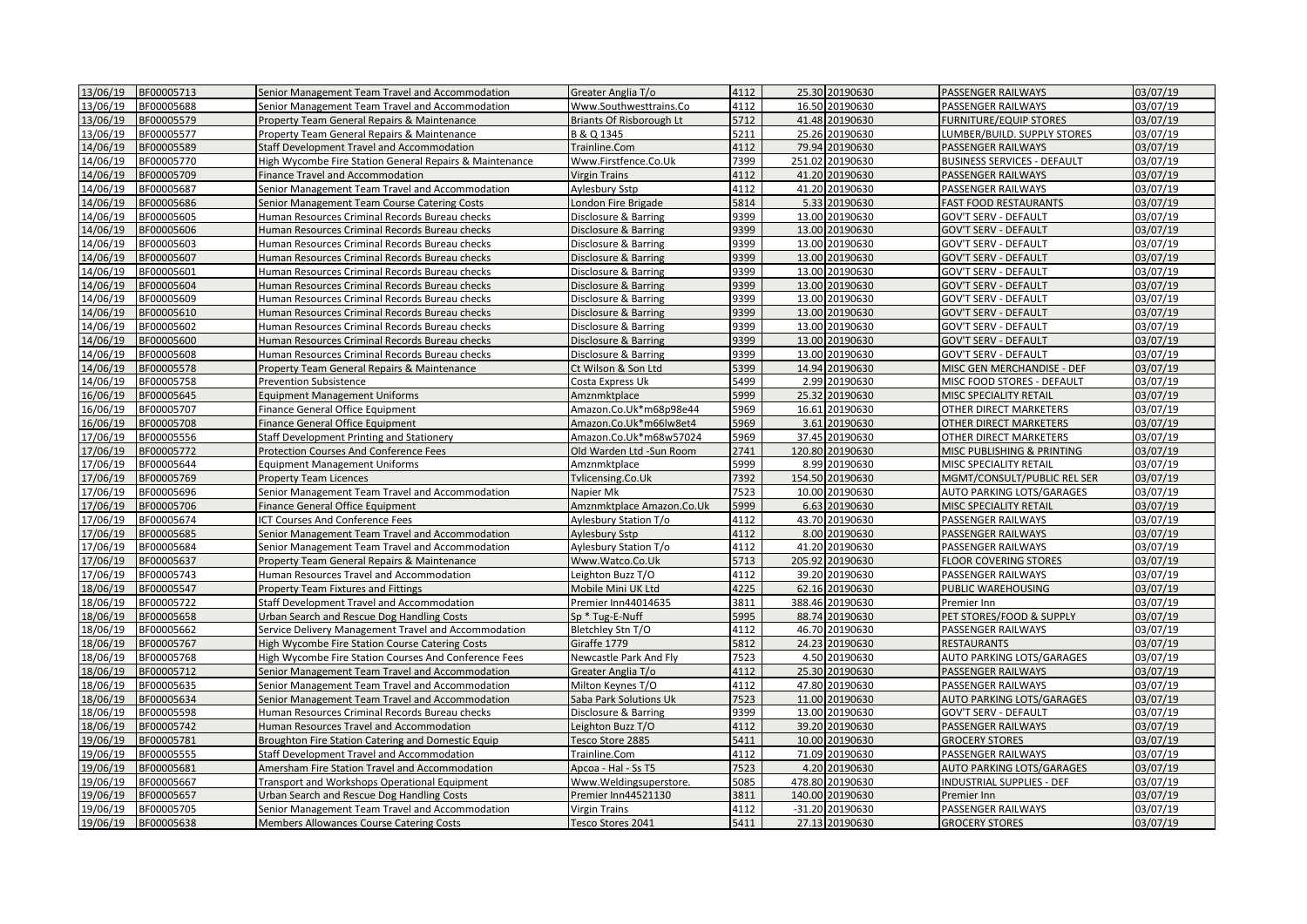| 19/06/19 | BF00005599 | Human Resources Criminal Records Bureau checks                                                   | Disclosure & Barring            | 9399 | 13.00 20190630  | <b>GOV'T SERV - DEFAULT</b>                                | 03/07/19 |
|----------|------------|--------------------------------------------------------------------------------------------------|---------------------------------|------|-----------------|------------------------------------------------------------|----------|
| 19/06/19 | BF00005596 | Human Resources Criminal Records Bureau checks                                                   | Disclosure & Barring            | 9399 | 13.00 20190630  | <b>GOV'T SERV - DEFAULT</b>                                | 03/07/19 |
| 19/06/19 | BF00005597 | Human Resources Criminal Records Bureau checks                                                   | Disclosure & Barring            | 9399 | 13.00 20190630  | <b>GOV'T SERV - DEFAULT</b>                                | 03/07/19 |
| 19/06/19 | BF00005576 | Property Team General Repairs & Maintenance                                                      | New City Heating Co Lt          | 1711 | 33.52 20190630  | HEATING, PLUMBING, AIR COND                                | 03/07/19 |
| 19/06/19 | BF00005575 | Property Team General Repairs & Maintenance                                                      | B & Q 1345                      | 5211 | 15.00 20190630  | LUMBER/BUILD. SUPPLY STORES                                | 03/07/19 |
| 19/06/19 | BF00005574 | Property Team General Repairs & Maintenance                                                      | Ct Wilson & Son Ltd             | 5399 | 20.58 20190630  | MISC GEN MERCHANDISE - DEF                                 | 03/07/19 |
| 19/06/19 | BF00005757 | Prevention Printing and Stationery                                                               | Hampshire And Hampshire L       | 5943 | 7.67 20190630   | <b>STATIONERY STORES</b>                                   | 03/07/19 |
| 20/06/19 | BF00005554 | Staff Development Subs Professional/Nat Bodies                                                   | Cipd Membership Renewa          | 8999 | 98.00 20190630  | PROFESSIONAL SERVICES - DEF                                | 03/07/19 |
| 20/06/19 | BF00005695 | Senior Management Team Travel and Accommodation                                                  | Trainline                       | 4112 | 34.93 20190630  | <b>PASSENGER RAILWAYS</b>                                  | 03/07/19 |
| 20/06/19 | BF00005711 | Senior Management Team Travel and Accommodation                                                  | Greater Anglia T/o              | 4112 | 31.70 20190630  | PASSENGER RAILWAYS                                         | 03/07/19 |
| 20/06/19 | BF00005704 | Senior Management Team Travel and Accommodation                                                  | Aylesbury Station T/o           | 4112 | 26.30 20190630  | <b>PASSENGER RAILWAYS</b>                                  | 03/07/19 |
| 20/06/19 | BF00005703 | Senior Management Team Travel and Accommodation                                                  | Aylesbury V D Council           | 7523 | 3.20 20190630   | AUTO PARKING LOTS/GARAGES                                  | 03/07/19 |
| 20/06/19 | BF00005673 | <b>CT Computer Hardware</b>                                                                      | Amznmktplace Amazon.Co.Uk       | 5999 | 35.99 20190630  | MISC SPECIALITY RETAIL                                     | 03/07/19 |
| 20/06/19 | BF00005672 | <b>CT Travel and Accommodation</b>                                                               | Premier Inn44011825             | 3811 | 160.98 20190630 | Premier Inn                                                | 03/07/19 |
| 20/06/19 | BF00005557 | Property Team General Repairs & Maintenance                                                      | <b>Briants Of Risborough Lt</b> | 5712 | 26.00 20190630  | <b>FURNITURE/EQUIP STORES</b>                              | 03/07/19 |
| 20/06/19 | BF00005741 | Human Resources Subsistence                                                                      | Holiday Inn Aylesb              | 7011 | 3.15 20190630   | HOTELS/MOTELS/RESORTS                                      | 03/07/19 |
| 21/06/19 | BF00005721 | Seconded Officers Miscellaneous Expenses                                                         | The Boot Repair Compan          | 7251 | 437.81 20190630 | SHOE REPAIR/SHINE/HAT CLEAN                                | 03/07/19 |
| 21/06/19 | BF00005643 | <b>Equipment Management General Postage</b>                                                      | Parcel2go uk                    | 4215 | 12.24 20190630  | <b>COURIER SERVICES</b>                                    | 03/07/19 |
| 21/06/19 | BF00005568 | Research and Development General Postage                                                         | Parcel2go uk                    | 4215 | 11.40 20190630  | <b>COURIER SERVICES</b>                                    | 03/07/19 |
| 21/06/19 | BF00005569 | Research and Development General Postage                                                         | Parcel <sub>2gouk</sub>         | 4215 | 7.43 20190630   | <b>COURIER SERVICES</b>                                    | 03/07/19 |
| 21/06/19 | BF00005779 | Service Development Management Miscellaneous Expenses                                            | The Range                       | 5311 | 10.00 20190630  | <b>DEPARTMENT STORES</b>                                   | 03/07/19 |
| 21/06/19 | BF00005694 | Senior Management Team Travel and Accommodation                                                  | Napier Mk                       | 7523 | 10.00 20190630  | AUTO PARKING LOTS/GARAGES                                  | 03/07/19 |
| 21/06/19 | BF00005544 | <b>BASI Project Other Expenses</b>                                                               | Aylesbury Station T/o           | 4112 | 41.20 20190630  | PASSENGER RAILWAYS                                         | 03/07/19 |
| 21/06/19 | BF00005573 | Property Team General Repairs & Maintenance                                                      | <b>Screwfix Direct</b>          | 5200 | 36.99 20190630  | HOME SUPPLY WAREHOUSE STORES                               | 03/07/19 |
| 21/06/19 | BF00005573 | Property Team General Repairs & Maintenance                                                      | Screwfix Direct                 | 5200 | 64.99 20190630  | HOME SUPPLY WAREHOUSE STORES                               | 03/07/19 |
| 21/06/19 | BF00005740 | Human Resources Criminal Records Bureau checks                                                   | Disclosure & Barring            | 9399 | 13.00 20190630  | <b>GOV'T SERV - DEFAULT</b>                                | 03/07/19 |
| 21/06/19 | BF00005737 |                                                                                                  |                                 | 9399 | 13.00 20190630  |                                                            | 03/07/19 |
| 21/06/19 | BF00005736 | Human Resources Criminal Records Bureau checks<br>Human Resources Criminal Records Bureau checks | Disclosure & Barring            | 9399 | 13.00 20190630  | <b>GOV'T SERV - DEFAULT</b><br><b>GOV'T SERV - DEFAULT</b> | 03/07/19 |
|          |            |                                                                                                  | Disclosure & Barring            |      |                 |                                                            |          |
| 21/06/19 | BF00005735 | Human Resources Criminal Records Bureau checks                                                   | Disclosure & Barring            | 9399 | 13.00 20190630  | <b>GOV'T SERV - DEFAULT</b>                                | 03/07/19 |
| 21/06/19 | BF00005734 | Human Resources Employees Professional Subs                                                      | Cipd Membership Renewa          | 8999 | 163.00 20190630 | PROFESSIONAL SERVICES - DEF                                | 03/07/19 |
| 21/06/19 | BF00005739 | Human Resources Criminal Records Bureau checks                                                   | Disclosure & Barring            | 9399 | 13.00 20190630  | <b>GOV'T SERV - DEFAULT</b>                                | 03/07/19 |
| 21/06/19 | BF00005738 | Human Resources Criminal Records Bureau checks                                                   | Disclosure & Barring            | 9399 | 13.00 20190630  | <b>GOV'T SERV - DEFAULT</b>                                | 03/07/19 |
| 22/06/19 | BF00005690 | MK West Fire Station Subsistence                                                                 | Tvlicensing.Co.Uk               | 7392 | 154.50 20190630 | MGMT/CONSULT/PUBLIC REL SER                                | 03/07/19 |
| 22/06/19 | BF00005778 | Procurement Courses And Conference Fees                                                          | Simply-4-Business               | 8111 | 42.00 20190630  | LEGAL SERVICES ATTORNEYS                                   | 03/07/19 |
| 24/06/19 | BF00005642 | Seconded Officers Miscellaneous Expenses                                                         | Amersham Dry Cleaners           | 7216 | 210.00 20190630 | <b>DRY CLEANERS</b>                                        | 03/07/19 |
| 24/06/19 | BF00005588 | Staff Development Computer Software                                                              | Dnh*sucuri Website Securi       | 5734 | 9.44 20190630   | <b>COMPUTER SOFTWARE STORES</b>                            | 03/07/19 |
| 24/06/19 | BF00005693 | Senior Management Team Travel and Accommodation                                                  | Mkc Parking Ringgo              | 7523 | 4.00 20190630   | <b>AUTO PARKING LOTS/GARAGES</b>                           | 03/07/19 |
| 24/06/19 | BF00005693 | Senior Management Team Travel and Accommodation                                                  | Mkc Parking Ringgo              | 7523 | 0.38 20190630   | AUTO PARKING LOTS/GARAGES                                  | 03/07/19 |
| 24/06/19 | BF00005670 | <b>CT Computer Hardware</b>                                                                      | Amznmktplace                    | 5999 | -24.92 20190630 | MISC SPECIALITY RETAIL                                     | 03/07/19 |
| 24/06/19 | BF00005671 | ICT Computer Hardware                                                                            | Amznmktplace                    | 5999 | 24.92 20190630  | MISC SPECIALITY RETAIL                                     | 03/07/19 |
| 24/06/19 | BF00005572 | Property Team General Repairs & Maintenance                                                      | Ct Wilson & Son Ltd             | 5399 | 7.95 20190630   | MISC GEN MERCHANDISE - DEF                                 | 03/07/19 |
| 24/06/19 | BF00005733 | Human Resources Criminal Records Bureau checks                                                   | Disclosure & Barring            | 9399 | 13.00 20190630  | GOV'T SERV - DEFAULT                                       | 03/07/19 |
| 24/06/19 | BF00005731 | Human Resources Criminal Records Bureau checks                                                   | Disclosure & Barring            | 9399 | 13.00 20190630  | <b>GOV'T SERV - DEFAULT</b>                                | 03/07/19 |
| 24/06/19 | BF00005729 | Human Resources Criminal Records Bureau checks                                                   | Disclosure & Barring            | 9399 | 13.00 20190630  | <b>GOV'T SERV - DEFAULT</b>                                | 03/07/19 |
| 24/06/19 | BF00005732 | Human Resources Criminal Records Bureau checks                                                   | Disclosure & Barring            | 9399 | 13.00 20190630  | <b>GOV'T SERV - DEFAULT</b>                                | 03/07/19 |
| 24/06/19 | BF00005730 | Human Resources Criminal Records Bureau checks                                                   | Disclosure & Barring            | 9399 | 13.00 20190630  | <b>GOV'T SERV - DEFAULT</b>                                | 03/07/19 |
| 25/06/19 | BF00005641 | Equipment Management Operational Equipment                                                       | & S Engineers Ltd               | 5251 | 95.47 20190630  | <b>HARDWARE STORES</b>                                     | 03/07/19 |
| 25/06/19 | BF00005640 | Equipment Management General Postage                                                             | Parcel <sub>2go uk</sub>        | 4215 | 7.98 20190630   | <b>COURIER SERVICES</b>                                    | 03/07/19 |
| 25/06/19 | BF00005587 | Staff Development Computer Software                                                              | Foreign Exchange Fee            | 0000 | 0.26 20190630   | MISSING MERCHANT CATEGORY                                  | 03/07/19 |
| 25/06/19 | BF00005710 | Senior Management Team Travel and Accommodation                                                  | <b>Greater Anglia</b>           | 4112 | 31.70 20190630  | PASSENGER RAILWAYS                                         | 03/07/19 |
| 25/06/19 | BF00005669 | CT Computer Hardware                                                                             | Amazon.Co.Uk*m685z0m74          | 5969 | 72.90 20190630  | OTHER DIRECT MARKETERS                                     | 03/07/19 |
| 25/06/19 | BF00005571 | Property Team General Repairs & Maintenance                                                      | Blinds 2 Go Ltd                 | 5714 | 71.55 20190630  | <b>DRAPERY &amp; UPHOLSTERY STORES</b>                     | 03/07/19 |
| 25/06/19 | BF00005723 | Human Resources Criminal Records Bureau checks                                                   | Disclosure & Barring            | 9399 | 13.00 20190630  | <b>GOV'T SERV - DEFAULT</b>                                | 03/07/19 |
| 25/06/19 | BF00005728 | Human Resources Criminal Records Bureau checks                                                   | Disclosure & Barring            | 9399 | 13.00 20190630  | <b>GOV'T SERV - DEFAULT</b>                                | 03/07/19 |